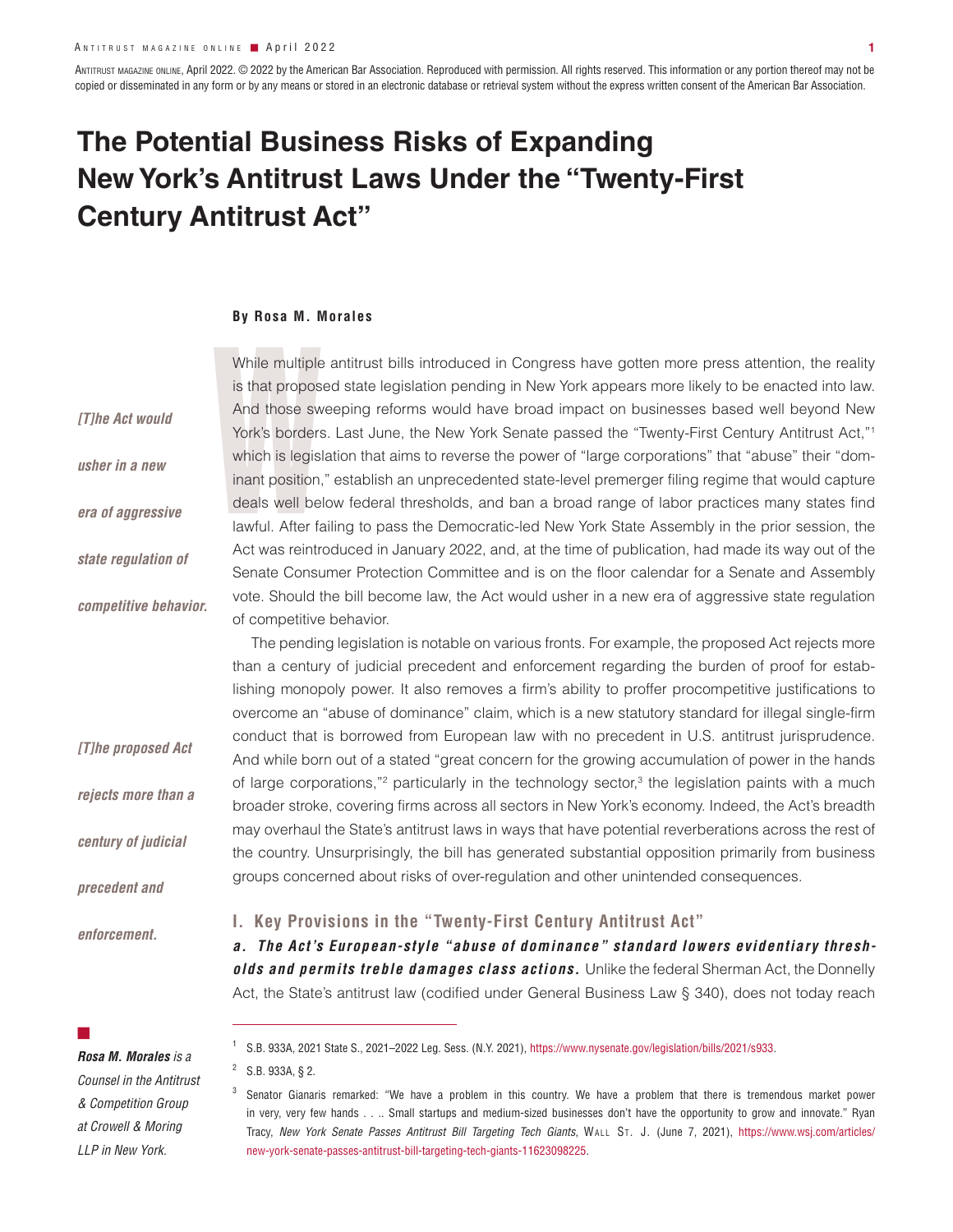| [T]he New York         | unilateral business conduct, but instead focuses solely on concerted behavior. <sup>4</sup> In other words,                                                                                                                                                                                                         |
|------------------------|---------------------------------------------------------------------------------------------------------------------------------------------------------------------------------------------------------------------------------------------------------------------------------------------------------------------|
| legislation would      | there is no analog under the current New York statute to Section 2 of the Sherman Act, which bans<br>certain single-firm behavior under federal law when used in support of the unlawful acquisition or<br>maintenance of monopoly power. <sup>5</sup> But the proposed New York legislation would make monopoliza- |
| adopt a European-      | tion, attempted monopolization, and conspiracy to monopolize violations under the State's antitrust                                                                                                                                                                                                                 |
|                        | laws, using a standard that departs significantly from federal law. <sup>6</sup>                                                                                                                                                                                                                                    |
| style "abuse of        | Unlike its federal and sister-state counterparts, the New York legislation would adopt a Euro-                                                                                                                                                                                                                      |
|                        | pean-style "abuse of dominance" standard that would potentially cover single-firm conduct long                                                                                                                                                                                                                      |
| dominance" standard    | considered lawful (and even procompetitive), while eliminating key efficiency defenses typically                                                                                                                                                                                                                    |
|                        | available under U.S. law. <sup>7</sup> In particular, the Act would establish a "dominant position" standard and                                                                                                                                                                                                    |
| that would potentially | would prohibit unilateral conduct by firms that "abuse" such a "dominant" position. <sup>8</sup> The adoption                                                                                                                                                                                                       |
|                        | of this European standard provides several distinctive features to the Act that lower evidentiary                                                                                                                                                                                                                   |
| cover single-firm      | standards for showing an antitrust violation and increase the risk of private class actions with treble                                                                                                                                                                                                             |
|                        | damages recovery, which is currently not available under New York law but would be created by                                                                                                                                                                                                                       |
| conduct long           | the proposed changes. <sup>9</sup>                                                                                                                                                                                                                                                                                  |
|                        | The Act's "abuse of dominance" variant also seems harsher than its European counterpart in                                                                                                                                                                                                                          |
| considered lawful (and | various respects. For example, in contrast to European law, where a firm with relatively modest                                                                                                                                                                                                                     |
|                        | market share could be deemed dominant if high entry barriers exist or no other large players are                                                                                                                                                                                                                    |
| even procompetitive).  | in the market, the New York legislation creates a presumption of dominance with a relatively low                                                                                                                                                                                                                    |
|                        | market share of at least 40% for sellers and at least 30% for buyers regardless of market dynam-                                                                                                                                                                                                                    |
|                        | ics. <sup>10</sup> These relatively low shares stand in contrast to the much higher thresholds required for                                                                                                                                                                                                         |

 $6$  S.B. 933A, § 340(2)(a).

<sup>&</sup>lt;sup>4</sup> N.Y. Gen. Bus. Law § 340. The Donnelly Act explicitly prohibits price fixing, bid rigging, market allocation, group boycotts, and tying.

<sup>5</sup> 15 U.S.C. § 2 ("Every person who shall monopolize, or attempt to monopolize, or combine or conspire with any other person or persons, to monopolize any part of the trade or commerce among the several States, or with foreign nations, shall be deemed guilty of a felony, and, on conviction thereof, shall be punished by fine not exceeding \$100,000,000 if a corporation, or, if any other person, \$1,000,000, or by imprisonment not exceeding 10 years, or by both said punishments, in the discretion of the court").

 $7$  Article 82 of the Treaty establishing the European Economic Community, and now Article 102 of the Treaty on the Functioning of the European Union (TFEU), includes "abuse of dominance" as a violation.

<sup>&</sup>lt;sup>8</sup> Under the Act, "abuse of a dominant position may include, but is not limited to, conduct that tends to foreclose or limit the ability or incentive of one or more actual or potential competitors to compete, such as . . . refusing to deal with another person with the effect of unnecessarily excluding or handicapping actual or potential competitors." S.B. 933A, § 340 (2)(b)(ii).

<sup>9</sup> *See, e.g*., Commonwealth Elec. Inspection Servs, Inc. v. Town of Clarence, 776 N.Y.S.2d 687 (App. Div. 2004) (rejecting GBL § 340 challenge to municipal ordinance because it was purely unilateral and thus not accomplished through a proscribed contract, agreement, arrangement, or combination); Hall Heating Co., Inc. v. New York State Elec. and Gas Corp., 580 N.Y.S.2d 528, 529 (App. Div. 1992) ("Unilateral action is insufficient to support a claimed violation of GBL 340"); Saxe, Bacon & Bolan, P.C. v. Martindale-Hubbell, Inc., 710 F.2d 87, 90 (2d Cir. 1983) ("The New York courts have interpreted the Donnelly Act to require the existence of a 'reciprocal relationship of commitment between two or more legal or economic entities' before liability may be found") (quoting State v. Mobil Oil Corp., 381 N.Y.S.2d 426, 428 (App. Div. 1976)).

 $10$  S.B. 933A, § 340 (2)(b)(i)(2).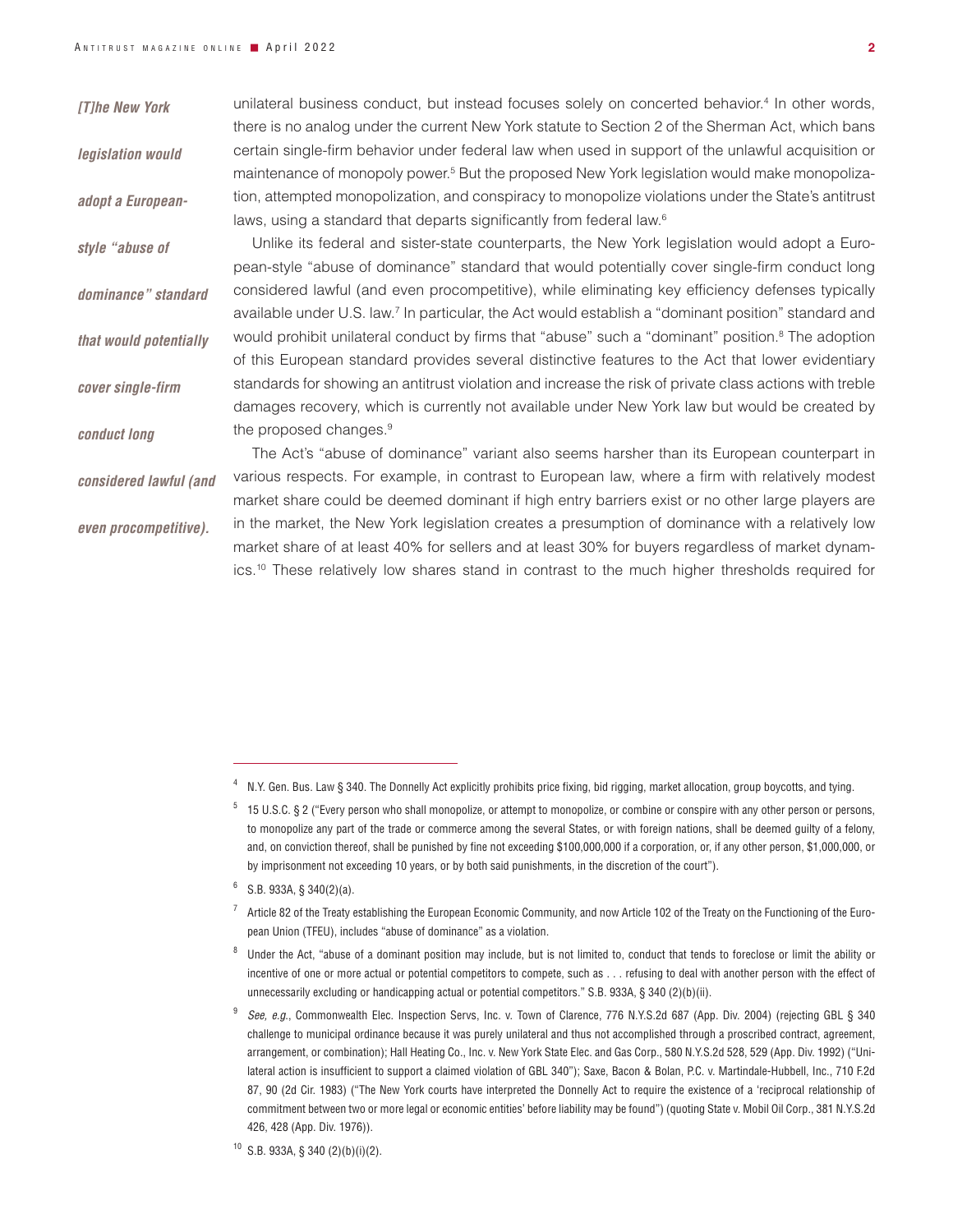#### *[T]he Act leaves*

*what constitutes an* 

*position" largely* 

*undefined, thereby* 

*infusing uncertainty* 

*for businesses as* 

*to what would be* 

*unlawful business* 

*behavior.*

monopolization claims under federal law,<sup>11</sup> and such low shares may serve as "indirect evidence" of a firm's "dominant position" in the "relevant market."12

But the Act does not distinguish between unlawful/anticompetitive and lawful/procompetitive acquisitions of monopoly power. For example, the Act does not consider how a firm may have achieved a 40% share, including, for example, whether it is the result of better products or services offered to consumers, or because of a "first mover" advantage.13 Indeed, the Supreme Court has long recognized that monopoly power may be the result of "growth or development as a consequence of a superior product, business acumen, or historic accident."14 And given that antitrust markets can be—and often are— defined very narrowly, even to the level of a single product, such low thresholds for showing dominance conceivably could easily be met under the Act and could discourage aggressive competition that would ultimately benefit consumers. One critic pointed out that the combination of lack of clear guidance on what constitutes abuse and relatively low market share thresholds for establishing dominance could have the unintended consequence of chilling innovation for "entirely new class[es] of product[s] and pioneering . . . new type[s] of market[s]" for fear of the stiff penalties, including criminal liability, that may accompany a finding of abuse of dominance, as further discussed below.15 *"abuse of a dominant* 

Notably, the Act leaves what constitutes an "abuse of a dominant position" largely undefined, thereby infusing uncertainty for businesses as to what would be considered lawful or unlawful business behavior. For example, the Act currently provides that "[i]t shall be unlawful for any person or persons with a dominant position in the conduct of any business, trade or commerce, in any labor market, or in the furnishing of any service in this state to abuse that dominant position."16 With the exception of minimum thresholds that the Act considers "indirect evidence" of dominance, *considered lawful or* 

 $12$  S.B. 933A, § 340 (2)(b)(i)(2).

<sup>11</sup> For example, the U.S. Supreme Court has held that no monopoly power could exist on a market share of less than 50 percent. *See* United States v. United States Steel Corp.*,* 251 U.S. 417, 444 (1920) ("The power attained was much greater than that possessed by any one competitor—it was not greater than that possessed by all of them ... monopoly, therefore, was not achieved ..."). And while the exact monopolization threshold has not been fixed since *U.S. Steel*, many circuits have found a market share of under 70 percent to be insufficient for establishing monopoly power for a Section 2 monopolization claim. *See* Fineman v. Armstrong World Indus., Inc.*,* 980 F.2d 171, 201 (3d Cir. 1992) (55 percent share insufficient); R.J. Reynolds Tobacco Co. v. Philip Morris Inc.*,* 199 F.Supp.2d 362 (M.D.N.C. 2002), *aff'd sub nom.* 67 F. App›x 810 (4th Cir. 2003) (51.3 percent share insufficient); Holleb & Co. v. Produce Terminal Cold Storage Co*.,* 532 F.2d 29, 33 (7th Cir. 1976) ("Even if plaintiff had properly defined a relevant market, [it would not prevail because] it failed to prove that Produce Terminal had a dominant share exceeding 60 percent of the market."); Hiland Dairy, Inc. v. Kroger Co*.,* 402 F.2d 968, 974, 974 n. 6 (8th Cir. 1968) (noting that "a substantial part of the market must be controlled by the monopolist to enable the raising and lowering of prices and the undue restriction on competition" and citing nine monopolization cases in which the market share ranged from 70 to 90 percent); Colorado Interstate Gas Co. v. Natural Gas Pipeline Co.*,* 885 F.2d 683, 694 n. 18 (10th Cir. 1989), (citing 2 E. Kintner, *Federal Antitrust Law* § 12.6 (1980) ("While the Supreme Court has refused to specify a minimum market share necessary to indicate a defendant has monopoly power, lower courts generally require a minimum market share of between 70 percent and 80 percent.")).

<sup>&</sup>lt;sup>13</sup> In their testimony to New York legislators, two critics argued that the "abuse of dominant position" provisions of the Act would "have a chilling effect on common business activities that provide substantial benefit to consumers." For example, they noted, "first to market innovators, such as a small, emerging pharmaceutical firm with a breakthrough treatment technology," could be subject to a third-party claim that it "has both a dominant market position (as both the specific market, and the share of that market that constitutes dominance can be defined by the plaintiff), and is abusing that power though its pricing practices (again, with 'abuse' being left to a plaintiff to define.)" Ken Pokalsky, President, and Lev Ginsburg, Senior Direct, Government Affairs, The Business Council, Testimony to New York State Senate Standing Committee on Consumer Protection, "The Twenty-First Century Antitrust Act (S.8700)," Sept. 14, 2020 (Albany, NY) at 3.

<sup>14</sup> United States v. Grinnell Corp., 384 U.S. 563, 570–71 (1966).

<sup>&</sup>lt;sup>15</sup> TechNet, Memorandum in Opposition Re: S8700, submitted to the State Standing Committee on Consumer Protection of the Legislature of the State of New York on The Twenty-First Century Antitrust Act (S.8700-A), Sept. 14, 2020 (Albany, NY).

<sup>16</sup> S.B. 933A, § 340 (2)(b)(ii).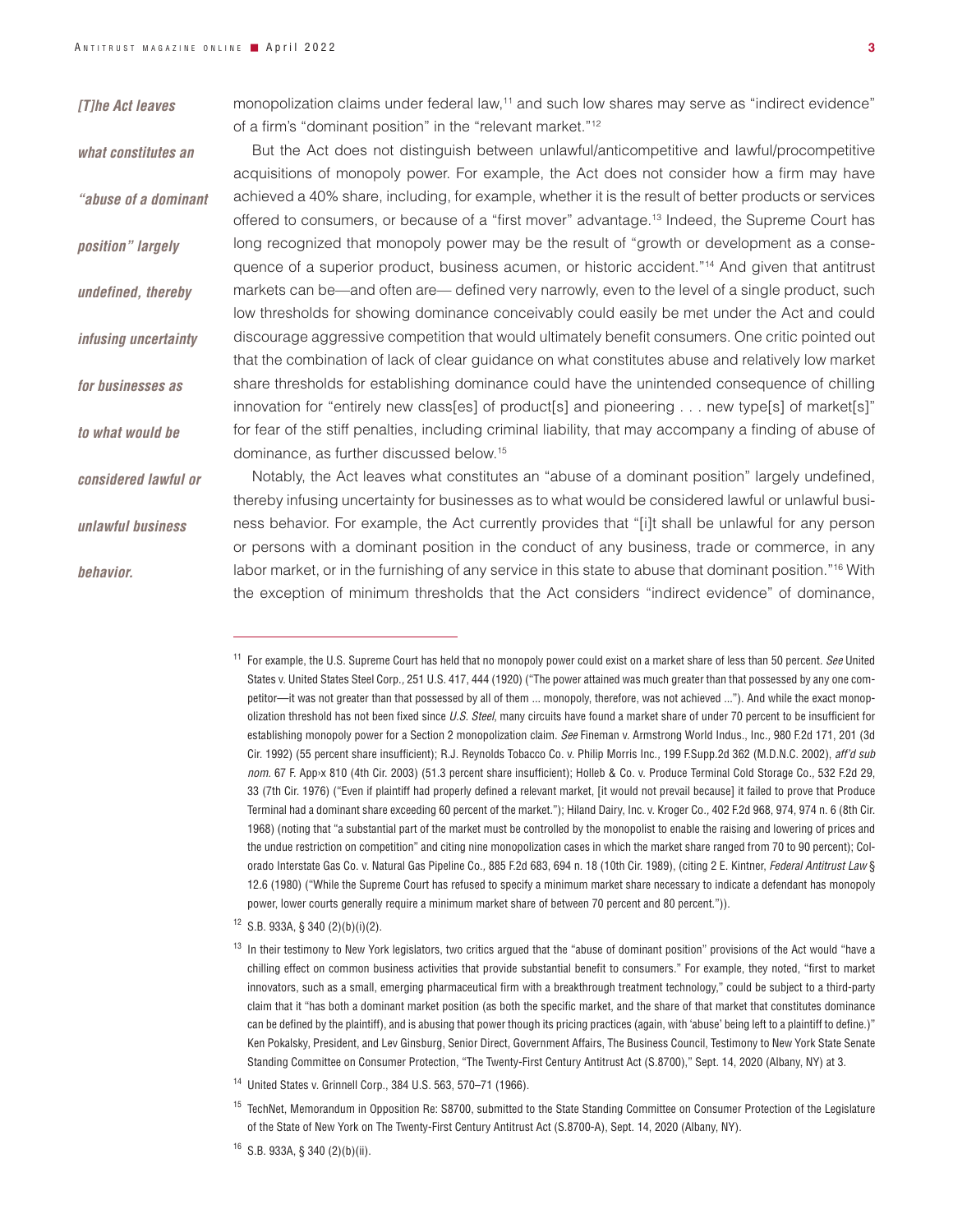| [T]he Act would leave | as discussed above, the Act provides nothing more by way of elaboration regarding the types<br>of conduct that may be considered "abusive." By contrast, Article 102 TFEU (formerly, Article 82                                                      |  |
|-----------------------|------------------------------------------------------------------------------------------------------------------------------------------------------------------------------------------------------------------------------------------------------|--|
| firms located in or   | TEC) provides a non-exhaustive list of the kinds of behavior that may be considered an abuse of a<br>dominant position. And although the list leaves room for interpretation, Article 102 TFEU provides                                              |  |
| conducting business   | a measure of guidance to businesses seeking to avoid unlawful business conduct, including:                                                                                                                                                           |  |
| in New York in the    | (a) directly or indirectly imposing unfair purchase or selling prices or other unfair trading conditions;<br>(b) limiting production, markets, or technical development to the prejudice of consumers;                                               |  |
| dark about what would | (c) applying dissimilar conditions to equivalent transactions with other trading parties, thereby<br>placing them at a competitive disadvantage;                                                                                                     |  |
| constitute legitimate | (d) making the conclusion of contracts subject to acceptance by the other parties of supplemen-<br>tary obligations which, by their nature or according to commercial usage, have no connection with the<br>subject of such contracts. <sup>17</sup> |  |
| market behavior under | Faced with a lack of regulatory and judicial guidance, the Act would leave firms located in or con-                                                                                                                                                  |  |
| the new statutory     | ducting business in New York in the dark about what would constitute legitimate market behavior                                                                                                                                                      |  |
|                       | under the new statutory framework. Instead, the New York Attorney General is given the responsi-                                                                                                                                                     |  |
| framework.            | bility to promulgate rules to shape the standard over time. <sup>18</sup>                                                                                                                                                                            |  |
|                       | Critically, the New York legislation also would broaden the European "abuse of dominance"                                                                                                                                                            |  |
|                       | standard by covering "any conduct that tends to limit the incentive of one or more actual                                                                                                                                                            |  |
|                       | or potential competitors to compete" while precluding firms from rebutting abuse of dominance                                                                                                                                                        |  |
|                       | claims through a showing of "evidence of pro-competitive effects" that "offset or cure competitive                                                                                                                                                   |  |
|                       | harm." <sup>19</sup> By contrast, European law allows firms to show that their conduct was "objectively justi-                                                                                                                                       |  |
|                       | fied" by a legitimate business purpose. <sup>20</sup> By eliminating the ability of firms to show procompetitive                                                                                                                                     |  |
|                       | justifications that may offset the effects of conduct alleged to constitute an abuse, the New York                                                                                                                                                   |  |
|                       | legislation effectively treats as <i>per se</i> violations many procompetitive business arrangements by                                                                                                                                              |  |
|                       | "dominant" firms, such as aggressive price discounting and bundling, that may result in lower                                                                                                                                                        |  |

prices and other benefits for consumers. This is directly at odds with federal law where *per se*

<sup>17</sup> Consolidated Version of the Treaty on the Functioning of the European Union art. 102, 2012 O.J. (C 326) 47.

<sup>&</sup>lt;sup>18</sup> Recognizing the lack of guidance on the types of behavior constituting "abuse of dominant position" in an earlier Assembly version of the legislation, Jay L. Himes, former Chief of the Antitrust Bureau of the Office of the Attorney General of the State of New York and early supporter of the Act, recommended as follows:

Modeling the categories [in the New York Act] on those in Article 102 would facilitate resort to European law and commentary to inform federal and state court consideration of the Donnelly Act claim, as well as assist antitrust practitioners in counselling clients on compliance with the State's new law. Through judicial decisions, a body of Donnelly Act abuse of dominance law would develop, and these rulings would themselves aid the New York Legislature in evaluating whether to enact additional statutory refinement of the claim.

Written Testimony of Jay L. Himes before the State Standing Committee on Consumer Protection of the Legislature of the State of New York on The Twenty-First Century Antitrust Act (S.8700-A), Sept. 14, 2020 (Albany, NY) at 7-8 (hereinafter, "Himes Testimony"). This language in the earlier version remains largely intact in the Act's current configuration.

<sup>19</sup> S.B. 933A, § 340 (2)(b)(iii).

<sup>20</sup> *Post Danmark A/S v Konkurrencerådet* (n 29), Opinion of Advocate General Mengozzi delivered on 24 May 2011, para 52, https://eur-lex. europa.eu/legal-content/EN/TXT/?uri=CELEX:62010CC0209#t-ECR\_62010CC0209\_EN\_01-E0029: "[T]hose interested parties ['FK, the Danish and Italian Governments, the EFTA Surveillance Authority and, to a certain extent, the Commission'] submit that, irrespective of costs, selective pricing by a dominant undertaking in relation to customers of its only genuine competitor leads, or may very likely lead, to the exclusion of the latter if such pricing is not justified on economic grounds, particularly economies of scale. That is said to be the situation in the main proceedings." *See also* Case C-439/09 Pierre Fabre Dermo-Cosmétique SAS v Président de l'Autorité de la concurrence and Ministre de l'Économie, de l'Industrie et de l'Emploi [2011] ECR I-9419, para. 39, where the Court refers to agreements with an "objective justification." <https://eur-lex.europa.eu/legal-content/EN/TXT/?uri=CELEX%3A62009CJ0439>.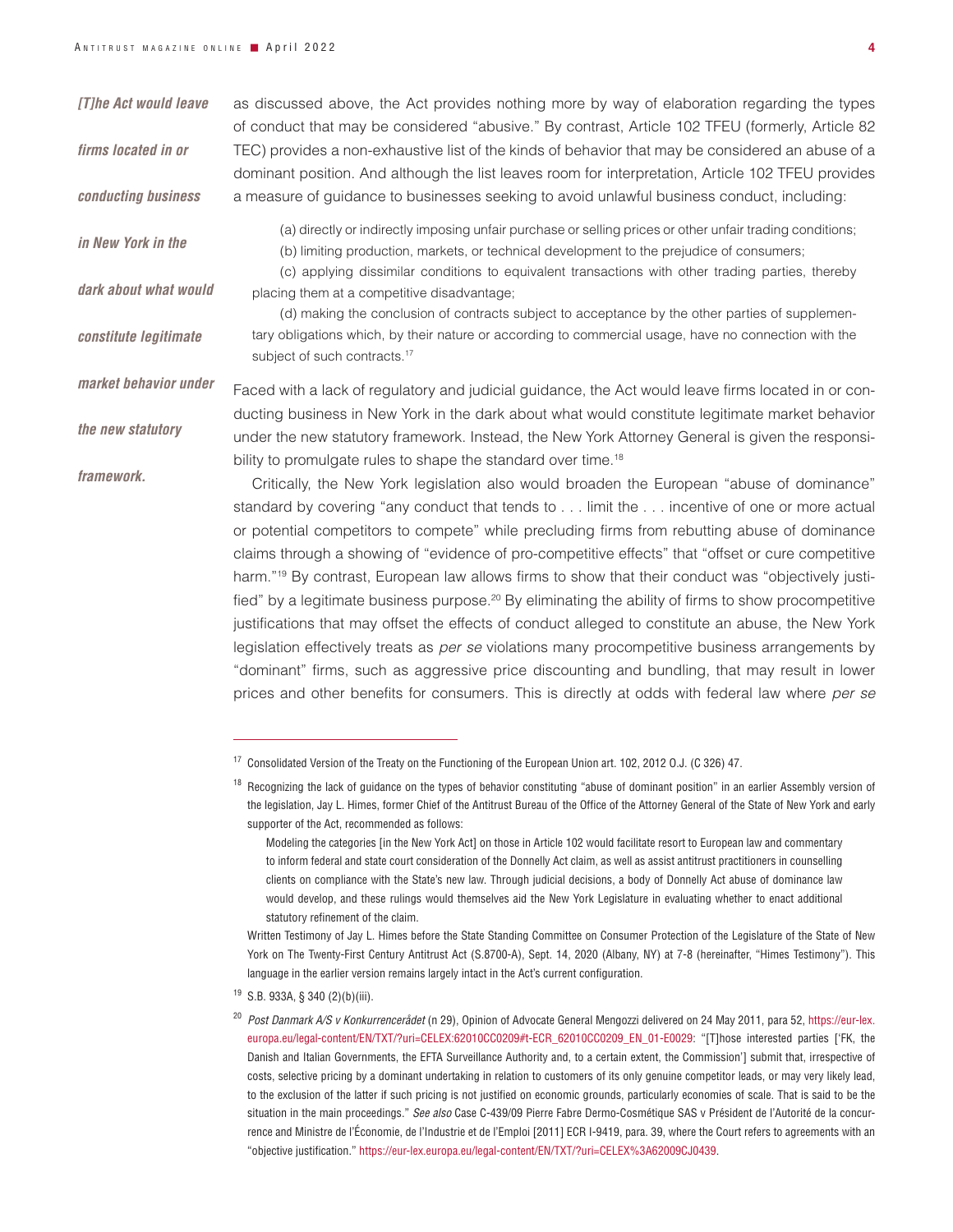*[T]he Act could be* 

*read as effectively* 

*banning all non-*

*competes as per se* 

*illegal in New York.*

illegality is typically reserved for collusive conduct under Section 1 of the Sherman Act, such as price-fixing, bid-rigging, market allocation, and other types of anticompetitive agreements among competitors, which are considered the "supreme evil of antitrust."21

Another notable aspect of the Act is its provision regarding labor markets. The New York legislation would treat as direct evidence of "abuse of dominance" a firm's "use of non-compete clauses or no-poach agreements," as well as the ability of a firm to "impos[e] contracts by which any person is restrained from engaging in a lawful profession, trade, or business of any kind, or restricting the freedom of workers and independent contractors to disclose wage and benefit information."<sup>22</sup> As do many states, New York law currently permits use of non-compete agreements that are reasonably tailored and necessary to protect an employer's legitimate business interests without unduly harming the employee or public.<sup>23</sup> But despite the fact that firms with no market power in labor markets routinely use non-compete clauses to protect their trade secrets and intellectual property, for example, in a joint venture or sale of a business, the Act could be read as effectively banning *all* non-competes as *per se* illegal in New York. Such a wholesale ban may inadvertently discourage parties from entering into procompetitive joint ventures that can create efficiencies and economies of scale, lower costs, produce new or higher-quality products, and accelerate innovation if they cannot protect against unfair competition by business partners. The Act may also discourage the employment of new hires for fear that firms will be rendered unable to protect themselves from the new employees' subsequent unrestricted use of the firm's know-how and trade secrets.

In another significant departure from current New York antitrust law, the proposed Act would align itself with federal and other states' laws by authorizing antitrust class action lawsuits and recovery of treble damages "in relation to actions or practices that establish or maintain a monopoly, monopsony or restraint of trade."24 The Donnelly Act does not currently allow recovery of treble damages in *class* actions for antitrust violations.25 Compounded by a lower liability standard for establishing dominance and its "abuse" of that position, the bill has raised concerns in the business community, which fears opportunism and an onslaught of unnecessary class actions that

<sup>&</sup>lt;sup>21</sup> Verizon Commc'ns Inc. v. L. Offs. of Curtis V. Trinko, LLP, 540 U.S. 398, 408 (2004).

 $22$  S.B. 933A, § 340 (2)(b)(ii).

<sup>23</sup> *Non-Compete Agreements in New York State, Frequently Asked Questions*, N.Y. STATE ATT'Y GEN., [https://ag.ny.gov/sites/default/files/](https://ag.ny.gov/sites/default/files/non-competes.pdf) [non-competes.pdf;](https://ag.ny.gov/sites/default/files/non-competes.pdf) *see also* S.734, 2021-2022 N.Y. Leg. Sess. (N.Y. 2021), <https://www.nysenate.gov/legislation/bills/2021/s734>. Other states, like California, take a more measured approach to balance the state's policy favoring competition, *see* Edwards v. Arthur Andersen LLP, 189 P.3d 285 (Cal. 2008), and non-competes in the labor context. California's Business and Professions Code Section 16600, states that, with a few exceptions, "every contract by which anyone is restrained from engaging in a lawful profession, trade, or business of any kind is to that extent void." Cal. Bus. & Prof. Code § 16601. But even though Section 16600 may invalidate most agreements restricting competition, it nonetheless provides some exceptions to rule by allowing the use of reasonably tailored non-competes to protect trade secrets, in transactions involving the sale or dissolution of partnerships, and to protect a company's goodwill. Id. §§ 16601-02.5. The Act, at least on its face, does not provide for such exceptions.

 $24$  S.B. 933A (preamble).

<sup>25</sup> In *Sperry v. Crompton*, 8 N.Y.3d 204 (N.Y. 2007), the New York Court of Appeals decision held that New York CPLR 901(b) forecloses Donnelly Act *class* actions for treble damages. The Donnelly Act's damages provision states that "any person who shall sustain damages by reason of any violation of this section, shall recover three-fold the actual damages sustained thereby." N.Y. Gen. Bus. Law § 340(5) (McKinney 2004). CPLR 901(b) provides that: "Unless a statute creating or imposing a penalty, or a minimum measure of recovery specifically authorizes the recovery thereof in a class action, an action to recover a penalty, or minimum measure of recovery created or imposed by statute may not be maintained as a class action." N.Y. C.P.L.R. § 901(b) (McKinney 2005). But because nothing in the Donnelly Act provision expressly authorizes class actions, § 901(b) prohibits such actions. The *Sperry* court therefore held that "Donnelly Act threefold damages should be regarded as a penalty insofar as *class actions* are concerned." 8 N.Y.3d at 214 (emphasis added).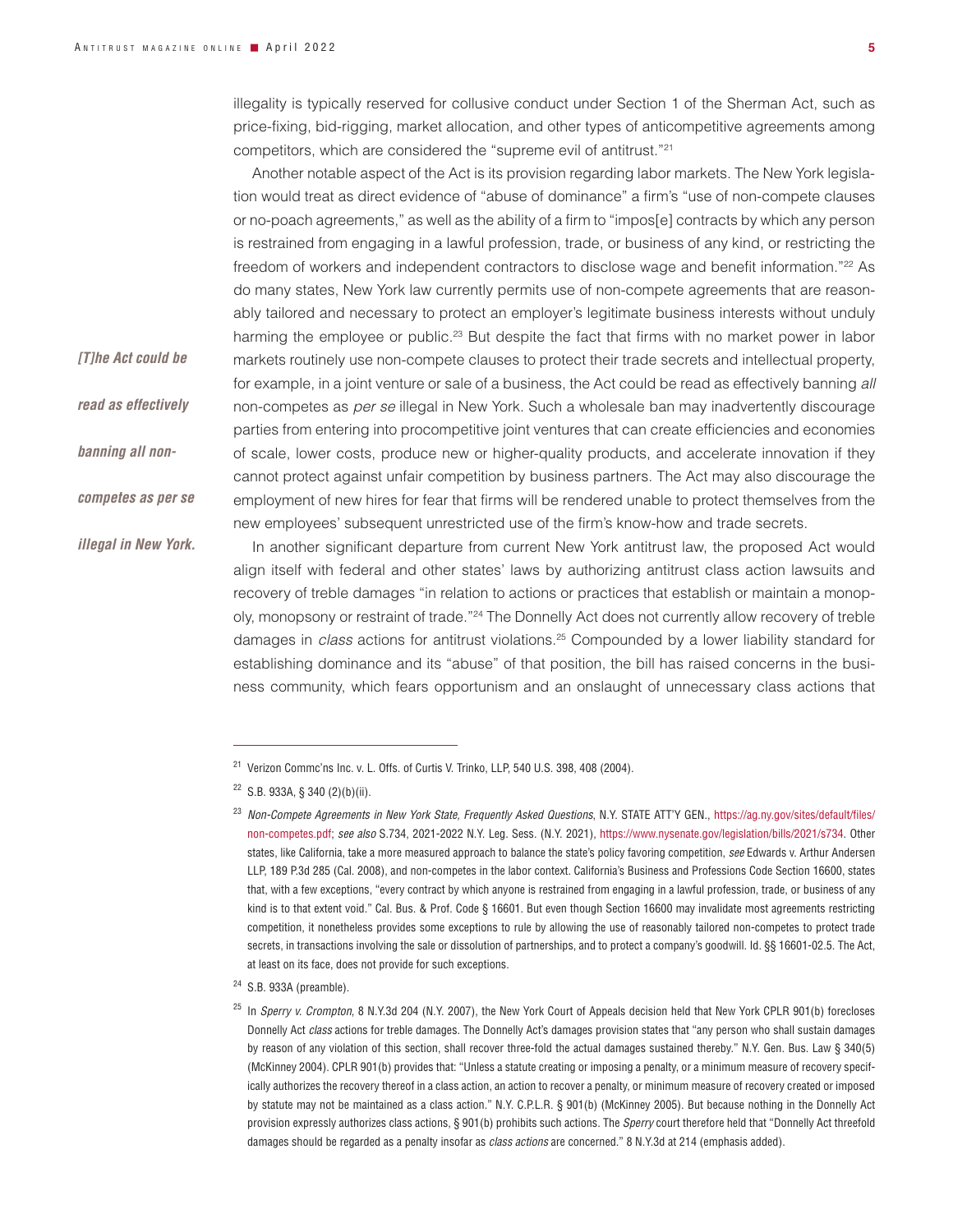*The provision also* 

*the scope of criminal* 

*liability for firms with* 

*high market shares—*

*acquired such shares* 

*by offering a superior* 

*product or a market* 

*has been so narrowly* 

*defined to artificially* 

*increase their market* 

*share.*

*even where they* 

*potentially widens* 

may ultimately hurt smaller firms and consumers and discourage economic growth and entrepreneurialism.26 While the New York bill relies on a European-style "abuse of dominance" standard, it differs in significant ways from European practice, which does not have an equivalent system of private rights as the United States, including treble damages, recovery of attorneys' fees to the prevailing plaintiff, class actions, broad discovery, and jury trials. Indeed, the U.S. standard has been tightened over time to account for these features of our system. And while the European substantive standard might look attractive from a distance, its lower standards are not a good fit for the U.S. system and could over-incentivize less worthy claims.

*b. The Act criminalizes monopolization under a vague standard that appears to cover common and procompetitive business activity.* The proposed legislation not only adds a new civil violation for unilateral conduct that would prohibit the unlawful acquisition or maintenance of a dominant position, it adds criminal penalties for violations of up \$100 million for corporations and \$1 million for individuals, as well as up to four years' imprisonment.<sup>27</sup> The provision also potentially widens the scope of criminal liability for firms with high market shares—even where they acquired such shares by offering a superior product or a market has been so narrowly defined to artificially increase their market share, *e.g*., "entry-level on-premises sparkling wine."28

While criminal liability for unilateral antitrust violations is available under federal law, the Department of Justice's Antitrust Division historically has refrained from criminally prosecuting Section 2 violations under the Sherman Act.29 The New York bill fails to distinguish between unilateral and multi-firm conduct for purposes of criminal liability by treating monopolization on par with price-fixing, bid rigging, and market allocation. But given the Act's lack of detail on what constitutes an abuse of a "dominant position" and the relatively low thresholds for establishing dominance, criminalizing unilateral conduct may seem particularly punitive. That is especially of concern when, as the Supreme Court has recognized, the "opportunity to charge monopoly prices—at least for a short period—is what attracts 'business acumen' in the first place; it induces risk taking that produces innovation and economic growth."30 Potentially facing hefty fines and jail time for engaging in competitive conduct may have the opposite effect of deterring—rather than spurring—vigorous competition.

The Act delegates to the New York Attorney General the responsibility for interpreting and enforcing the new antitrust law, which critics fear would give the office an outsized role in regulating the State's commerce<sup>31</sup> without providing sufficient clarity about what conduct is illegal under the new regime or ensuring the office would have the sufficient resources to do so effectively.

<sup>30</sup> *Trinko*, 540 U.S. at 407.

<sup>&</sup>lt;sup>26</sup> Ryan Tracy, *New York Senate Passes Antitrust Bill Targeting Tech Giants*, WALL ST. J. (June 7, 2021), https://www.wsj.com/articles/ new-york-senate-passes-antitrust-bill-targeting-tech-giants-11623098225.

<sup>27</sup> S.B. 933A, § 341.

<sup>28</sup> Complaint, E. & J. Gallo Winery, Dkt. No-C-4730, File No. 191-0110, (Apr. 5, 2021), https://www.ftc.gov/legal-library/browse/ cases-proceedings/191-0110-e-j-gallo-wineryconstellation-brands-matter.

<sup>&</sup>lt;sup>29</sup> On March 2, 2022, the DOJ's Antitrust Division Deputy Assistant Attorney General Richard Powers announced that the Division intends to criminally enforce violation of Section 2 of the Sherman Act., which is a significant expansion of its criminal enforcement program and departure from its long-standing policy to prosecute criminally only *per se* anticompetitive agreements (i.e., price fixing, output restriction or market allocation) among horizontal competitors under Section 1. For decades, Section 2 enforcement has been confined to civil actions for monopolization or anticompetitive exercise of monopoly power.

 $31$  For example, the Act states provides that the "attorney general shall issue guidance on how it will interpret market shares and other relevant market conditions to achieve the purposes of paragraph (b) of this subdivision while taking into account the important role of small and medium-sized businesses in the state's economy." S.B. 933A, § 340 (2)(c)(i).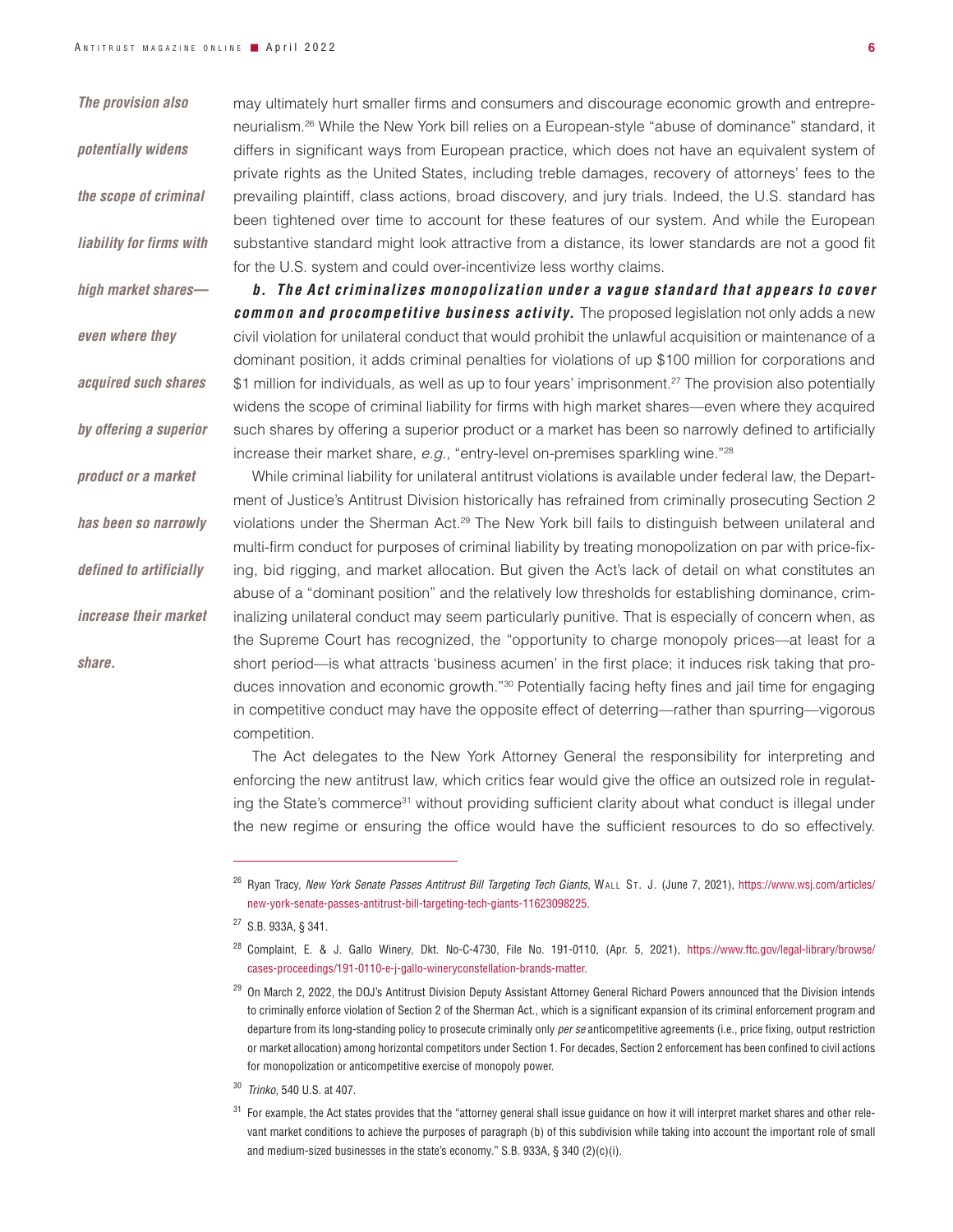*also establish an unprecedented new state-level premerger notification requirement with much lower dollar thresholds than those currently applicable under the federal Hart-Scott-Rodino Antitrust Improvements Act ("HSR").*

*The Act would* 

Indeed, even supporters of the Act have warned that one of the disadvantages of leaving it up to the New York Attorney General to fill in the gaps of the Act is the "risk of 'mission creep,'" whereby the regulator "decided or was persuaded to develop an increasingly intricate 'code of conduct,'"32 potentially further obscuring the boundaries between lawful and unlawful activity. Another risk is the onslaught of "stakeholder court challenges to both the procedural and substantive aspects of the regulatory effort [that] would probably delay the new law's taking effect, or even produce its death by a thousand cuts."33 But while issuing "guidelines" might mitigate such concerns, they would not be binding on courts so would still leave businesses at risk in trying to comply.

*c. The proposed 60-day premerger notification requirement captures many transactions that fall below the federal threshold.* The Act would also establish an unprecedented new state-level premerger notification requirement<sup>34</sup> with much lower dollar thresholds than those currently applicable under the federal Hart-Scott-Rodino Antitrust Improvements Act ("HSR").35 The bill requires little to no connection to New York, and would require premerger notification to the New York State Attorney General in nearly all industries for transactions that (i) would result in the acquirer holding voting securities or assets of the acquired person of more than 10% of the federal HSR threshold—which is currently \$101 million, and (ii) where one of the parties has annual net sales or total assets within the state of more than 2.5% of the federal HSR threshold (or approximately \$10 million), $36$  with a few exceptions. $37$  Notification must be made 60 days before the deal's closing, doubling the waiting period of 30 days under the federal HSR premerger filing system. For HSR-reportable transactions, the Act would require that parties provide copies of their HSR filings to the Attorney General,<sup>38</sup> but it does not impose on the parties any waiting period before they can consummate the deal even if the New York Attorney General has launched an investigation.

Given the low filing thresholds, many procompetitive transactions that are not HSR-reportable would be captured by the Act, risking potential delay and increased cost for many small and medium-sized businesses and startups that would seek to avoid the \$10,000-a-day civil penalties they may face for failing to comply.39 One key question is whether the Attorney General has the resources to review what could be thousands of largely competitively benign (and even beneficial)

<sup>33</sup> *Id*.

<sup>32</sup> Himes Testimony, *supra* note 18, at 8.

<sup>34</sup> At the time of this publication, two Florida bills are pending—HB 705 and SB 1112—that would require premerger notification of HSR-reportable deals. The Florida legislative proposals would both require "[a]ny entity conducting business in the state" to provide written notice of an HSR filing to the Attorney General. *See* FL 2022 SB 1112, [https://www.flsenate.gov/Session/Bill/2022/1112/BillText/Filed/PDF;](https://www.flsenate.gov/Session/Bill/2022/1112/BillText/Filed/PDF) FL 2022 HB 705, <https://flsenate.gov/Session/Bill/2022/705/BillText/Filed/PDF>. The introduction of these bills followed an unsuccessful attempt in 2021 to require hospitals, hospital systems, and other healthcare providers doing business in Florida to notify the Florida Attorney General of an HSR filing. For healthcare deals that were not HSR-reportable, notification would have been require at least 90 days before the transaction resulted in a "material change." *See* FL 2021 SB 1064, [https://www.flsenate.gov/Session/Bill/2021/1064/Anal](https://www.flsenate.gov/Session/Bill/2021/1064/Analyses/2021s01064.hp.PDF)[yses/2021s01064.hp.PDF.](https://www.flsenate.gov/Session/Bill/2021/1064/Analyses/2021s01064.hp.PDF) The current bills, however, include the same requirements as the 2021 bills, but are industry-agnostic. Other states, such as Massachusetts (MA ST 6D § 13), Connecticut (CT ST § 19a-486i), Washington (WA ST § 19.390.010), Oregon (OR St. Ch. 615 § 2), and Nevada (NV ST SB 329 § 1(1)) have passed some form of premerger notification requirements, but they have primarily focused on hospitals mergers, particularly non-profit hospitals and physician groups.

<sup>35</sup> 15 U.S.C. § 18a.

<sup>36</sup> S.B. 933A, § 340 (10)(a)(i)-(ii).

 $37$  S.B. 933A, § 340 (10)(d)(i)-(v) (exempting, for example, "acquisitions of goods or realty transferred in the ordinary course of business").

<sup>38</sup> S.B. 933A, § 340 (10)(c)(iv).

<sup>39</sup> S.B. 933A, § 340 10(f).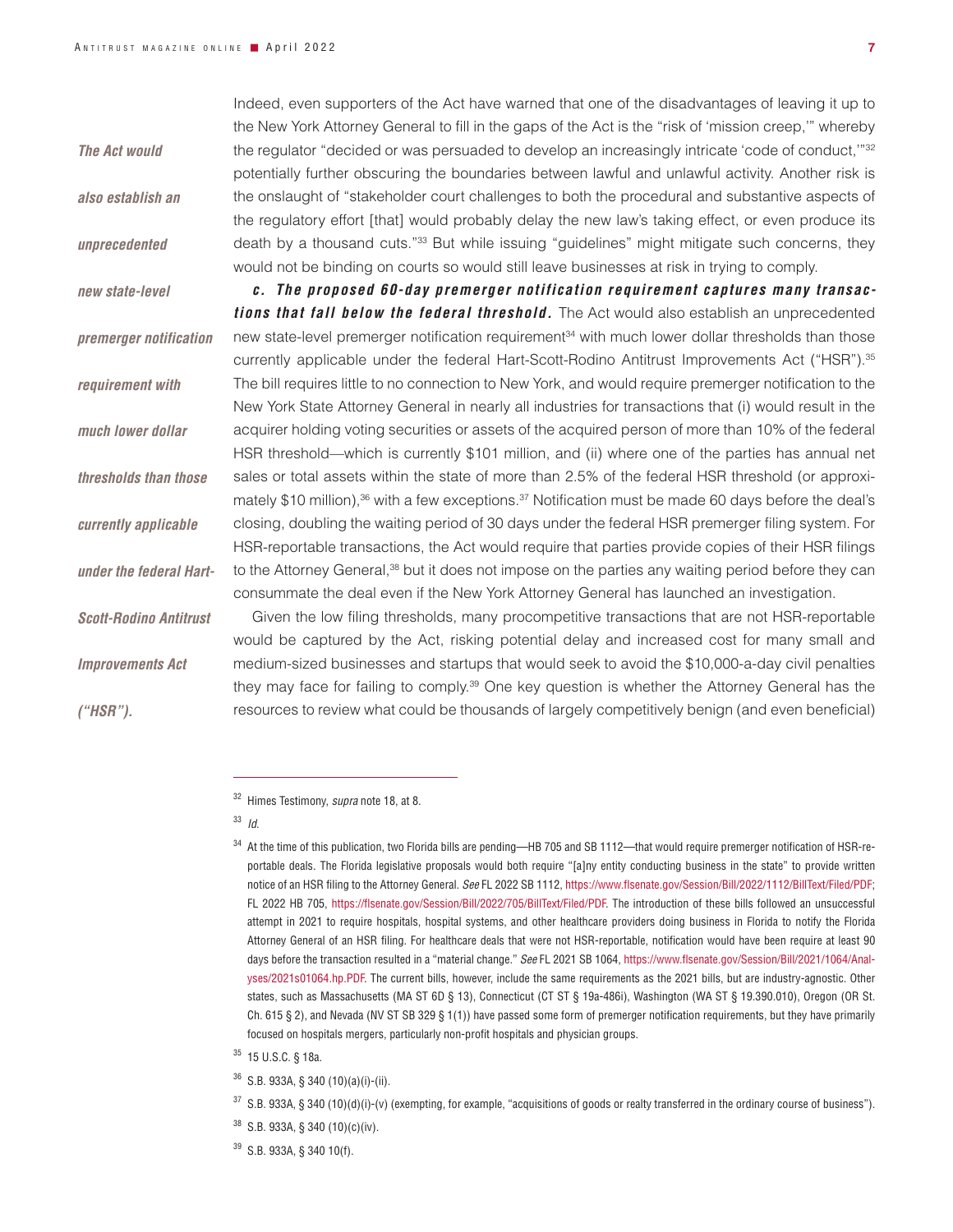*The Act raises the* 

*risk of chilling* 

*procompetitive* 

*business activity* 

*that may ultimately* 

*undermine the* 

*noble aims of the* 

*legislation to increase* 

*competition and* 

*protect consumers* 

*from higher prices by* 

*increasing the cost* 

*of doing business* 

*and disincentivizing business growth and* 

*innovation in New* 

*York.*

filings per year, much less litigate challenges to potentially numerous deals that the Attorney General finds anticompetitive.

Reflecting a recent trend among enforcers, the proposed Act also would require explicit consideration of a "transaction's effects on labor markets."40 While labor effects have not typically been considered as part of federal merger review, the Federal Trade Commission and the Department of Justice Antitrust Division recently launched a joint public inquiry as part of their efforts to "modernize" federal merger guidelines that seeks comments, including from unions and employees, about "how the guidelines should analyze labor market effects of mergers."41 The specifics of how labor market concerns can be integrated into merger analysis under the New York legislation, therefore, remain to be more fully developed.

## **II. Is State Antitrust Reform Necessary?**

Broad in scope, the proposed Act has the potential to fundamentally change the antitrust legal and enforcement landscape in New York, with potentially far-reaching effects within and beyond the State. The Act raises the risk of chilling procompetitive business activity that may ultimately undermine the noble aims of the legislation to increase competition and protect consumers from higher prices by increasing the cost of doing business and disincentivizing business growth and innovation in New York. And if the intent is to check "Big Tech" market power, the Act may be overdoing it. Indeed, Meta paid \$1 billion to acquire Instagram in 2012 and \$19 billion for WhatsApp in 2014,<sup>42</sup> suggesting that a state threshold that is one-tenth of the federal level may be far lower than necessary to address the concern of containing "big business."43

At the very least, new state legislation may be premature given the significant legislative proposals making their way through Congress. A prime example is the Competition and Antitrust Law Enforcement Reform Act ("CALERA"),<sup>44</sup> a bill that Senator Amy Klobuchar (D-Minn.) introduced in early 2021. Among many changes, CALERA would lower the evidentiary standard for merger review by rejecting what it characterizes as the courts' requirement that "government [] prove harmful effects of a proposed merger to a near certainty,"<sup>45</sup> particularly by entities with market power, to prevent combinations that could have an "appreciable risk of materially lessening competition, or to tend to create a monopoly or a monopsony."<sup>46</sup> CALERA would also lower acquisition thresholds for dominant firms to prevent "killer acquisitions" or the purchase of small, "nascent competitors" that could harm competition and further enhance their market power.47 The Senate bill would also extend antitrust enforcement and shift evidentiary burdens to make dominant firms show that their proposed acquisition of current or potential competitors would not harm competition or otherwise

- <sup>43</sup> S.B. 933A, §2.
- <sup>44</sup> S.225 117th Congress (2021-2022).
- $45$  S.225, § 2(a)(15)(D).
- $46$  S.225, § 4(b)(1).
- <sup>47</sup> S.225, § 2(a)(12), (20).

<sup>40</sup> S.B. 933A, § 340 10(g).

<sup>41</sup> Press Release, Fed, Trade Comm'n, Federal Trade Commission and Justice Department Seek to Strengthen Enforcement Against Illegal Mergers (Jan. 18, 2022), https://www.ftc.gov/news-events/news/press-releases/2022/01/federal-trade-commission-justice-departmentseek-strengthen-enforcement-against-illegal-mergers.

<sup>42</sup> Jon Swartz, *Facebook's Acquisitions of Instagram and WhatsApp are Antitrust Targets, but its Metaverse Mergers May Be the Victims*, MSN (Jan. 1, 2022), [https://www.msn.com/en-us/money/companies/facebooks-acquisitions-of-instagram-and-whatsapp-are-antitrust](https://www.msn.com/en-us/money/companies/facebooks-acquisitions-of-instagram-and-whatsapp-are-antitrust-targets-but-its-metaverse-mergers-may-be-the-victims/ar-AASbUuG) [-targets-but-its-metaverse-mergers-may-be-the-victims/ar-AASbUuG.](https://www.msn.com/en-us/money/companies/facebooks-acquisitions-of-instagram-and-whatsapp-are-antitrust-targets-but-its-metaverse-mergers-may-be-the-victims/ar-AASbUuG)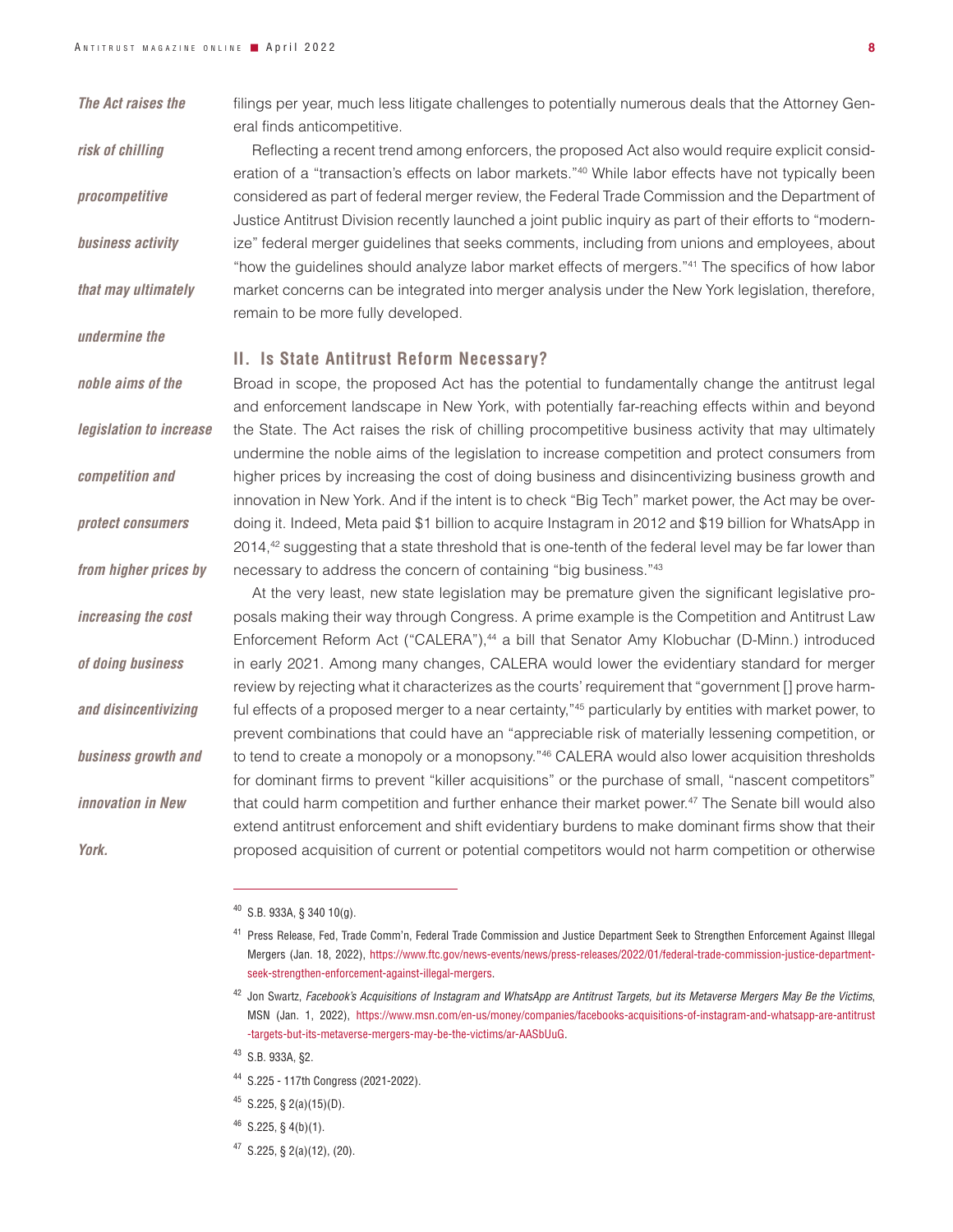lead to increased market concentration.48 Indeed, CALERA alone seeks to address many of the concerns the New York legislation aims to solve.

Other pieces of federal legislation have been introduced with some degree of bipartisan support that are designed to further combat allegedly anticompetitive practices of online platforms. For example, the American Choice and Innovation Online Act ("ACIOA"), would bar many online platforms from what has been labelled "self-preferencing" their own products and offerings over those of their competitors, and from "discriminat [ing] among similarly situated business users."<sup>49</sup> Purportedly to increase competition in online platforms by restricting their ability to act as "gatekeepers," ACIOA could usher in significant changes that may address some of the concerns driving the New York bill.

Moreover, the New York Attorney General has demonstrated that it has tools to challenge exclusionary conduct, including by large corporations in the technology sector and beyond, under existing state and federal law. In recent years, for example, New York Attorney General Leticia James led a lawsuit against Meta as a part of a coalition of 48 states for unlawful monopolization under Section 2 of the Sherman Act and Section 7 of the Clayton Act.<sup>50</sup> In the labor space, Attorney General James has aggressively pursued labor practices under Section 1 of the Sherman Act, as well as under Section 340 of the Donnelly Act, which already prohibits unlawful collusion. In September 2021, Attorney General James also settled an investigation that concluded that one of the largest title insurance companies had entered into an unlawful no-solicit and no-hire agreement with its rivals.<sup>51</sup> These developments beg the question of whether the legislative concerns underlying the proposed Act may be addressed by more aggressive enforcement of current laws

*This dramatic departure from U.S.* 

*antitrust norms and* 

*significant expansion* 

- *of the Donnelly Act*
- 

*risks unnecessarily* 

*penalizing firms for* 

*engaging in conduct* 

*that is currently* 

*permissible under* 

*federal law.*

### **III. Conclusion**

as opposed to a change in the law.

The proposed Twenty-First Century Antitrust Act's breadth, vagueness, and criminalization of conduct previously considered procompetitive, combined with its introduction of new private class actions and pre-merger filing requirements, if enacted, would signal a new era of risk and compliance challenges for firms conducting business in New York.

Companies located in or doing business in New York would likely see significantly increased risk of being exposed to antitrust liability. Indeed, companies large and small with relatively low market shares—as low as 30% (for buyers) and 40% (for sellers)—in relatively narrowly defined product or geographic markets could face "abuse of dominance" claims in state-court actions brought by putative classes seeking to recover treble damages. This dramatic departure from U.S. antitrust norms and significant expansion of the Donnelly Act risks unnecessarily penalizing firms for engaging in conduct that is currently permissible under federal law, potentially deterring business growth and procompetitive activity within the State.

 $48$  S.225, § 2(b)(4).

 $49$  S.2992 - 117th Congress (2021-2022), § 3(a)(3).

 $50$  At the heart of the lawsuit is Meta's alleged dominance of social media and whether it acquired potential competitors, including WhatsApp and Instagram, and unlawfully excluded others from the market to increase its market share, which the State Attorneys General claimed violated Section 2 of the Sherman Act, 15 U.S.C. § 2, and Section 7 of the Clayton Act, 15 U.S.C. § 18. *See* New York v. Facebook, Inc., 1:20-cv-03589 (D.D.C. Dec. 9, 2020).

<sup>51</sup> Press Release, N.Y. Atty. Gen., Attorney General James Ends Harmful Labor Practices at One of Nation's Largest Title Insurance Companies (Sept. 9, 2021), https://ag.ny.gov/press-release/2021/attorney-general-james-ends-harmful-labor-practices-one-nations-largest-title.